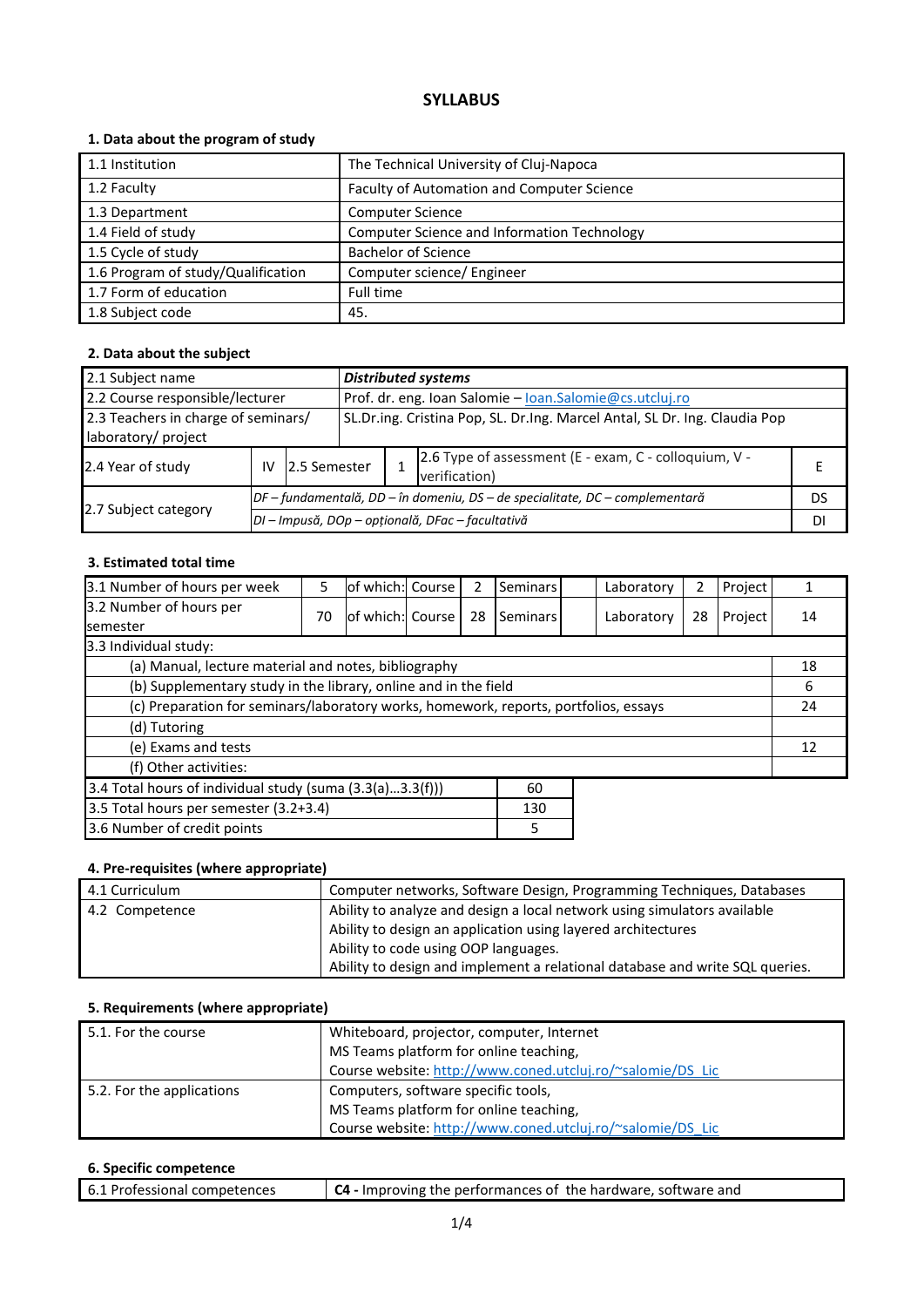|                       | communication systems (2 credits)                                                    |
|-----------------------|--------------------------------------------------------------------------------------|
|                       | C4.1 - Identifying and describing the defining elements of the performances of       |
|                       | the hardware, software and communication systems                                     |
|                       | C4.2 - Explaining the interaction of the factors that determine the                  |
|                       | performances of the hardware, software and communication systems                     |
|                       | C4.3 - Applying the fundamental methods and principles for increasing the            |
|                       | performances of the hardware, software and communication systems                     |
|                       | C4.4 - Choosing the criteria and evaluation methods of the performances of           |
|                       | the hardware, software and communication systems                                     |
|                       | C4.5 - Developing professional solutions for hardware, software and                  |
|                       | communication systems based on performance optimization                              |
|                       | C5 - Designing, managing the lifetime cycle, integrating and ensuring the            |
|                       | integrity of hardware, software and communication systems (2 credits)                |
|                       | C5.1 - Specifying the relevant criteria regarding the lifetime cycle, quality,       |
|                       | security and the computing system's interaction with the environment and the         |
|                       | human operator                                                                       |
|                       | C5.2 - Using interdisciplinary knowledge for adapting the computing system to        |
|                       | the specific requirements of the application field                                   |
|                       | C5.3 - Using fundamental principles and methods for ensuring the security, the       |
|                       | safety and ease of exploitation of the computing systems                             |
|                       | C5.4 - Proper utilization of the quality, safety and security standards in the field |
|                       | of information processing                                                            |
|                       | C5.5 - Creating a project including the problem's identification and analysis, its   |
|                       | design and development, also proving an understanding of the basic quality           |
|                       | requirements                                                                         |
|                       | C6 - Designing intelligent systems (1 credit)                                        |
|                       | C6.1 - Describing the components of intelligent systems                              |
|                       | C6.2 - Using domain-specific tools for explaining and understanding the              |
|                       | functioning of intelligent systems                                                   |
|                       | C6.3 - Applying the fundamental methods and principles                               |
|                       | for specifying solutions for typical problems using intelligent systems              |
|                       | C6.4 - Choosing the criteria and evaluation methods for the quality,                 |
|                       | performances and limitations of intelligent systems                                  |
|                       | C6.5 - Developing and implementing professional projects for intelligent systems     |
| 6.2 Cross competences | N/A                                                                                  |

# **7. Discipline objective (as results from the** *key competences gained***)**

| 7.1 General objective   | Capacity to analyse, develop and implement distributed software systems            |
|-------------------------|------------------------------------------------------------------------------------|
| 7.2 Specific objectives | -Capacity of designing distributed systems at both architectural and               |
|                         | components' level by using the main concepts and paradigms of the domain as        |
|                         | well as the capacity of understanding the relationships of the domain with         |
|                         | other computer science areas.                                                      |
|                         | -Capacity of identifying the main models, techniques and technologies that         |
|                         | could be used in the design of distributed systems by considering a set of         |
|                         | functional and non-functional specifications and constraints                       |
|                         | -Capacity of developing and using service based technologies for designing         |
|                         | distributed systems                                                                |
|                         | - Capacity of using Java si .NET technologies for designing distributed systems.   |
|                         | - Capacity of using Web service technologies – XML, SOAP, WSDL, UDDI and REST      |
|                         | - Capacity of developing Web services using Java and NET. technologies             |
|                         | - Capacity to develop client applications for distributed systems using Javascript |
|                         | based technologies                                                                 |
|                         | -Capacity to design and develop platforms for distributed app deployment           |
|                         | considering the involved servers and network settings                              |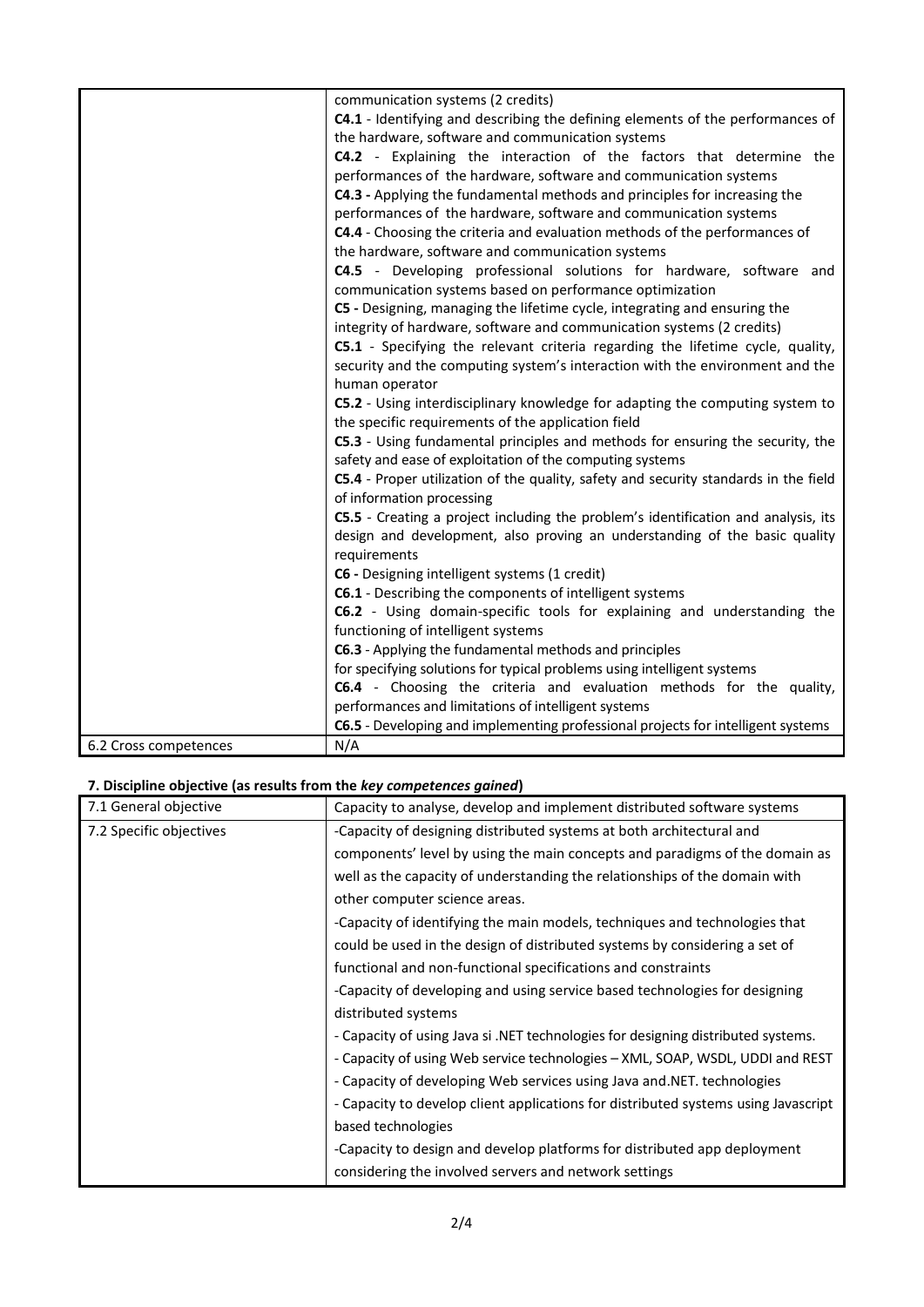| 8. Contents                                                     |                |                                           |              |
|-----------------------------------------------------------------|----------------|-------------------------------------------|--------------|
| 8.1 Lectures                                                    | Hours          | Teaching methods                          | <b>Notes</b> |
| Introduction – Characterization of Distributed Systems          | $\mathcal{P}$  | -Using modern                             |              |
| Distributed System Models, Architectures and Middleware         | 2              | multimedia teaching                       |              |
| Non-Functional Requirements, QoS, Metrics                       | 2              | methods and direct<br>access to internet; |              |
| Inter-process Communication, Message passing, Sockets           | 2              | -F2F and/or Online                        |              |
| Distributed Computation Model, Time and Causality, Logic Clocks | $\mathcal{P}$  | teaching using MS                         |              |
| Global States, Snapshots, Distributed Algorithms                | $\overline{2}$ | Teams platform                            |              |
| Distributed Data Processing - Concepts, Reference Architectures | 2              | -Challenging<br>questions during          |              |
| RPC, RMI, XML RPC, gRPC, SOA                                    | $\mathfrak{p}$ | <b>lecturers</b>                          |              |
| Distributed Data Processing, Data Distribution Techniques       | $\mathcal{P}$  | -Students are invited                     |              |
| Distributed Transactions and Concurrency Control                | $\mathcal{P}$  | to collaborate in<br>research projects    |              |
| Error handling is distributed systems                           | 2              | -Personal assistance                      |              |
| SOA and Web Services                                            | $\mathcal{P}$  | hours during the                          |              |
| Cloud Computing and Systems                                     | $\mathcal{P}$  | semester and before                       |              |
| IoT, Cyber-Physical Systems, Adaptive Systems, P2P Systems      | 2              | the exam                                  |              |

#### Bibliography

1. G. Coulouris, J.Dollimore, T.Kindberg – Distributed Systems. Concepts and Design, Addison Wesley, 2005

- 2. A. Tanenbaum, M. van Steen Distributed Systems, Prentice Hall, 2002
- 3. A.D. Kshemkalyan M.Singhal Distributed Computing, Cambridge Press 2008
- 4. Ioan Salomie, Tudor Cioara, Marcel Antal Lecture Notes, Lab Notes Project Notes and Assignments [http://www.coned.utcluj.ro/~salomie/DS\\_Lic](http://www.coned.utcluj.ro/~salomie/DS_Lic)

| 8.2 Applications – Seminars/Laboratory/Project                                                       | <b>Hours</b>   | Teaching methods                                                                                         | <b>Notes</b> |
|------------------------------------------------------------------------------------------------------|----------------|----------------------------------------------------------------------------------------------------------|--------------|
|                                                                                                      |                | - Pre-defined                                                                                            |              |
| Request-Reply Communication Paradigm (2 lab sessions)                                                | 4              | exercises and                                                                                            |              |
| Asynchronous Communication (2 lab sessions)                                                          | 4              | assignments<br>-F2F and/or Online                                                                        |              |
| Remote Procedure Call (RPC) (2 lab sessions)                                                         | 4              | teaching using MS                                                                                        |              |
| SOA and Web services (2 lab sessions)                                                                | 4              | Teams platform                                                                                           |              |
| Project: Complex DS Application - Integrated Medical Monitoring<br>Platform for Home-care assistance | 2              | -Short presentation of<br>lab assignments                                                                |              |
| Services development and integration                                                                 | 4              | - Design and                                                                                             |              |
| Deployment using Docker                                                                              | $\mathfrak{p}$ | implementation of<br>Lab Assignments and                                                                 |              |
| Test, evaluation                                                                                     | 4              | Project<br>-Tool for Continuous<br>Integration,<br>Deployment and Test<br>of Distributed<br>Applications |              |

#### Bibliography

- 1. Ioan Salomie, Tudor Cioara, Ionut Anghel, Tudor Salomie Distributed Computing and Systems A practical Approach, Albastra Publ. House, 2008
- 2. M. Antal, C. Pop, D. Moldovan, T. Petrican, C. Stan, I. Salomie, T. Cioara, I. Anghel, Distributed Systems Laboratory Guide, Editura UTPRESS Cluj-Napoca, 2018 ISBN 978-606-737-329-5, 2018, <https://biblioteca.utcluj.ro/files/carti-online-cu-coperta/329-5.pdf>
- 3. Ioan Salomie, Tudor Cioara, Marcel Antal Lecture Notes, Lab Notes Project Notes and Assignments [http://www.coned.utcluj.ro/~salomie/DS\\_Lic](http://www.coned.utcluj.ro/~salomie/DS_Lic)

*\* Se vor preciza, după caz: tematica seminariilor, lucrările de laborator, tematica și etapele proiectului.*

**9. Bridging course contents with the expectations of the representatives of the community, professional associations and employers in the field**